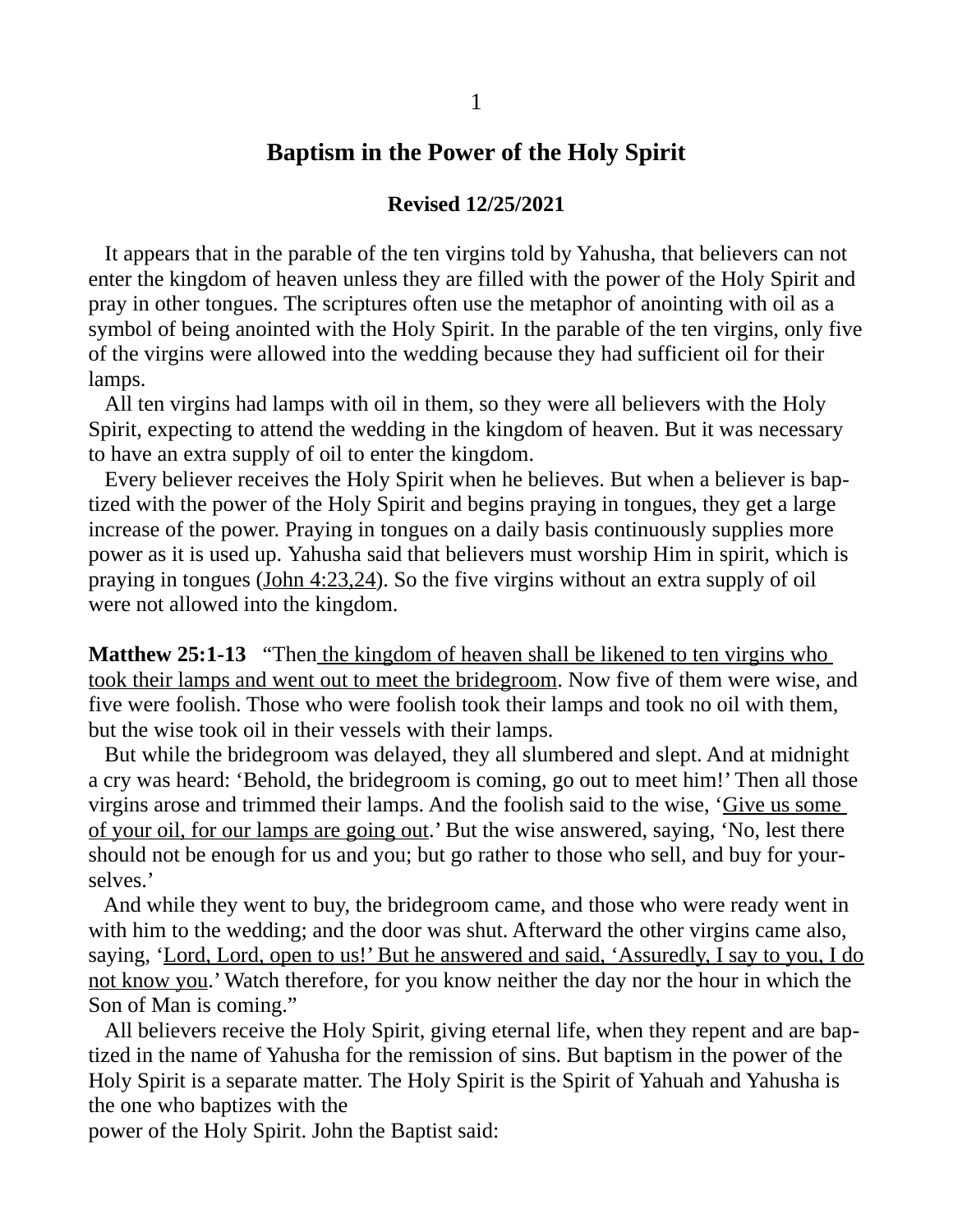**Mark 1:7,8** "There comes one after me who is mightier than I, whose sandal strap I am not worthy to stoop down and loose. I indeed baptized you with water, but He will baptize you with the Holy Spirit."

 Many leaders in the Hebrew Scriptures were anointed with the power of the Holy Spirit, such as Moses, Elijah, Elisha and David. John the Baptist was filled with the Holy Spirit from his mother's womb, and his mother and father were also filled with the Holy Spirit. (Luke 1:13-17; 41:6,7). Yahusha was filled with the Holy Spirit when He was baptized by John.

**John 1:31-34** "He should be revealed to Israel, therefore I came baptizing with water. … I saw the Spirit descending from heaven like a dove, and He remained upon Him. I did not know Him, but He who sent me to baptize with water said to me, 'Upon whom you see the Spirit descending, and remaining on Him, this is He who baptizes with the Holy Spirit. And I have seen and testified that this is the Son of Yahuah."

 Yahusha did no miracles until He was baptized with the power of the Holy Spirit. He changed the water into wine after He was baptized by John. And He told His disciples to remain in Jerusalem until they were baptized with power. As soon as Peter received the power, he preached his first sermon, adding 3000 new believers, and began healing people.

**Luke 4:1,14** "Then Yahusha, being filled with the Holy Spirit, returned from the Jordan and was led by the Spirit into the wilderness … then Yahusha returned in the power of the Spirit to Galilee."

**Luke 4:18,19** "The Spirit of Yahuah is upon Me, because He has anointed Me to preach the gospel to the poor; He has sent Me to heal the broken hearted, to proclaim liberty to the captives and recovery of sight to the blind, to set at liberty those who are oppressed; to proclaim the acceptable year of Yahuah."

 But the prophet Joel prophesied that Yahuah would pour out His Spirit on all people in the last days. Yahusha promised that believers would worship Yahuah in the spirit and out of his heart would flow rivers of living water. The Holy Spirit would live in the believers and guide them into all truth. Worship in spirit is praying in tongues.

**Acts 2:16,17** "this is what was spoken by the prophet Joel: 'And it shall come to pass in the last days, says Yahuah, that I will pour out My Spirit on all flesh."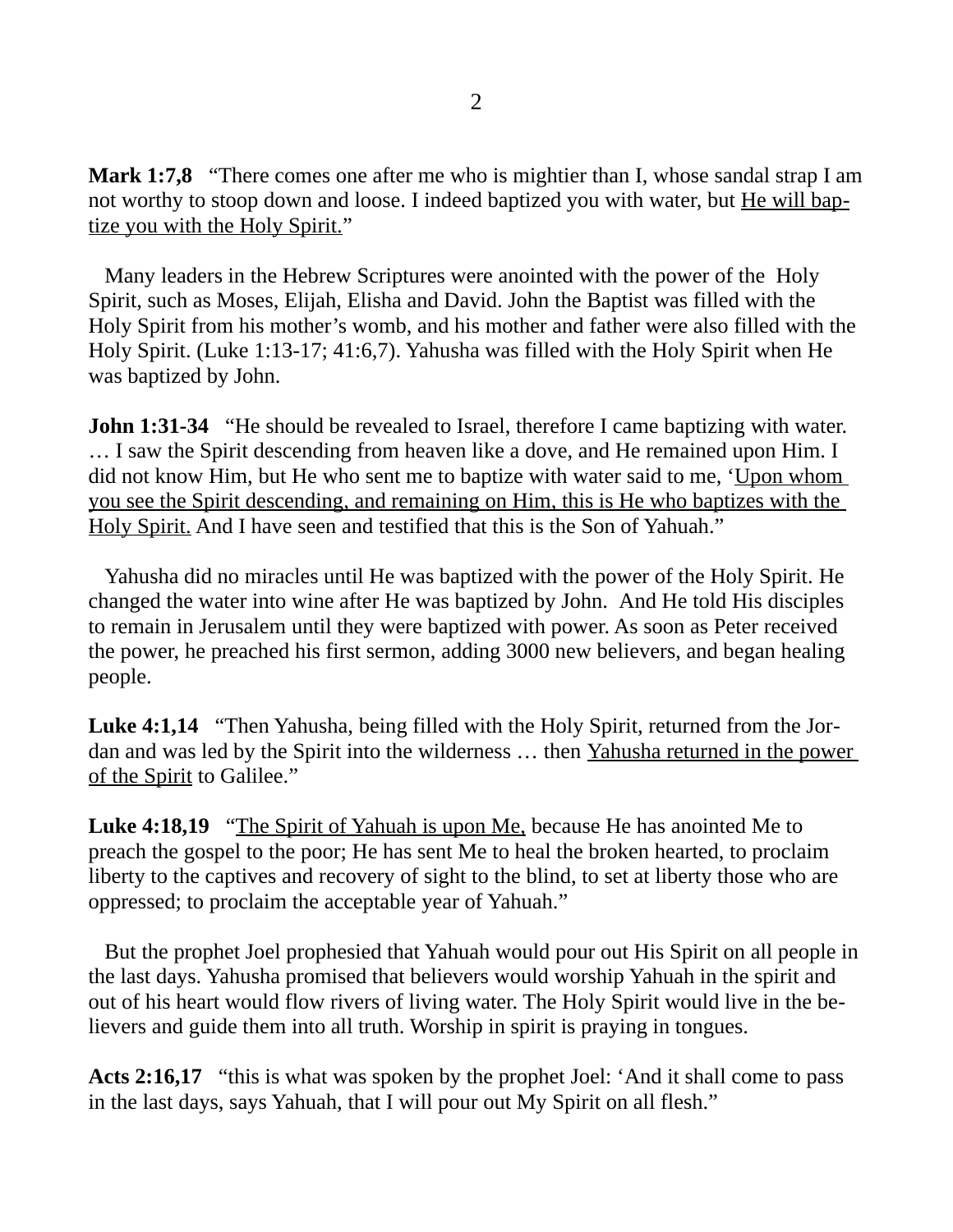**John 4:23,24** "But the hour is coming, and now is, when the true worshipers will worship the Father in spirit and in truth; for the Father is seeking such to worship Him. Yahuah is spirit, and **those who worship Him must worship in spirit and in truth."**

Worshiping in spirit is praying in tongues<sup>[1](#page-2-0)</sup>. The scripture is clear that believers are required to pray in tongues to worship Yahuah. After Yahusha was resurrected from the dead, He spent about forty days on earth, teaching His disciples. He told them to go into all the world and preach repentance, obedience to the commandments, and the forgiveness of sins; and baptize in the name of Yahuah, Yahusha, and the Holy Spirit. But He told them to wait in Jerusalem until they were endued with power from on high. At the Feast of Pentecost, about ten days later, the Holy Spirit was poured out on them, giving them the power to recruit thousands of believers and perform signs, wonders and miracles of healing. This caused the gospel to spread rapidly throughout the world, despite great opposition.

**Luke 24:49** "Behold, I send the Promise of My Father upon you; but tarry in the city of Jerusalem until you are endued with power from on high."

**Mark 16:15-18** "Go into all the world and preach the gospel to every creature. He who believes and is baptized will be saved; But he who does not believe will be condemned. And these signs will follow those who believe; In My name they will cast out demons; they will speak with new tongues; they

will take up serpents; and if they drink anything deadly, it will by no means hurt them; they will lay hands on the sick and they will recover."

 Most believers today are not baptized with the power of the Holy Spirit or pray in tongues. Even those that are, are not obedient to the law, care for the poor, or bear fruit for the kingdom. Even less are taught about the requirements to enter the kingdom of heaven. Consequently, the gospel is not being preached with power to the nations with signs, wonders and miracles of healing. Most nations are being overcome with secular socialism, social justice and false religions.

 Most believers are not aware that baptism in the power of the Holy Spirit is a separate matter from baptism in water. Because they do receive the Holy Spirit when they initially believe in the name of Yahusha for the forgiveness of sin. However, baptism in the power of the Holy Spirit and praying in tongues dramatically increases the power of the Spirit and it is a separate event in their lives.

<span id="page-2-0"></span><sup>1</sup> Kenneth Copeland Ministries, Praying in the Spirit Brings Power, [https://www.kcm.org/watch/tv](https://www.kcm.org/watch/tv-broadcast/praying-the-spirit-brings-power-the-inside-out)[broadcast/praying-the-spirit-brings-power-the-inside-out](https://www.kcm.org/watch/tv-broadcast/praying-the-spirit-brings-power-the-inside-out)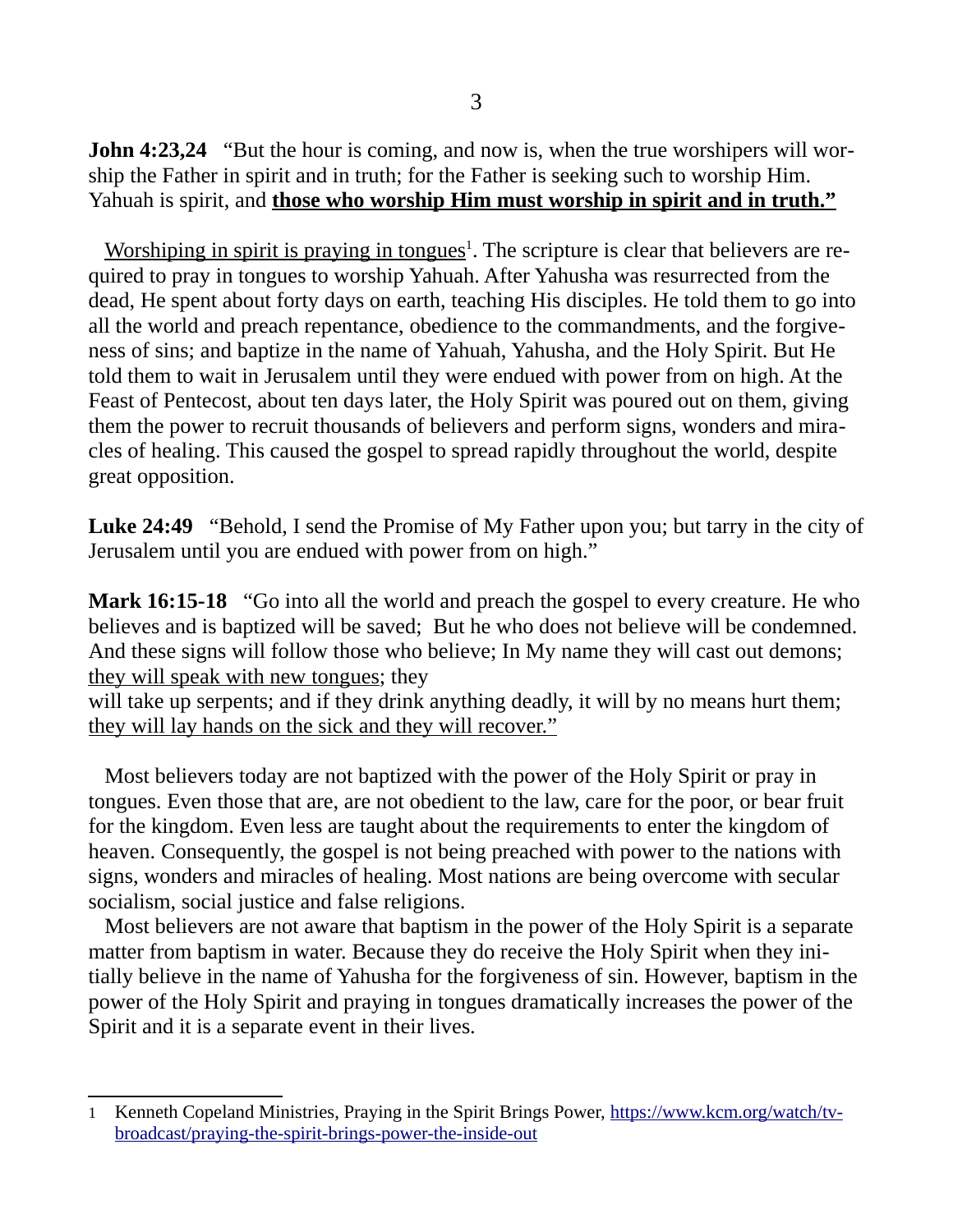**Acts 19:1-6** "Paul … came to Ephesus. And finding disciples he said to them, 'Did you receive the Holy Spirit when you believed?' So they said to him, 'We have not so much as heard whether there is a Holy Spirit.' And he said to them, 'Into what then were you baptized?' So they said, 'Into John's baptism.' Then Paul said, 'John indeed baptized with a baptism of repentance, saying to the people that they should believe on Him, who would come after him, that is on Yahusha the Messiah.' When they heard this, they were baptized in the name of Yahusha. And when Paul had laid hands on them, the Holy Spirit came upon them, and they spoke with tongues and prophesied."

When believers pray in tongues, also called praying in the spirit, their spirit is communicating directly with Yahuah, beyond the limitations of knowledge or understanding. Believers are required to ask for whatever they want or need. But their spirit knows what to pray for better than what the believer's soul or mind does. Therefore, it is much better to pray in the spirit, especially when praying for other people.

**Romans 8:26,27** "the Spirit also helps in our weaknesses. For we do not know what we should pray for as we ought, but the Spirit Himself makes intercession for us with groanings which cannot be uttered. … He makes intercession for the Saints according to the will of Yahuah."

**1 Corinthians 14:1-5** "Pursue love, and desire spiritual gifts, but especially that you may prophesy. For he who speaks in a tongue does not speak to men but to Yahuah, for no one understands him; however, in the spirit he speaks mysteries. But he who prophesies speaks edification and exhortation and comfort to men. He who speaks in a tongue edifies himself, but he who prophesies edifies the assembly of believers. I wish you all spoke with tongues."

 Every believer can be baptized in the power of the Holy Spirit and pray in tongues if they want to. But most believers don't do it because spiritual things are strange to them, and they think it will happen spontaneously, as it did in the scriptures. The truth is that the believer must ask for it and begin making unintelligible noise by faith before the Holy Spirit takes over and begins to speak. This feels like foolishness at the beginning, but the believer becomes euphoric with joy when praying in the spirit. It is an act of faith.

**1 Corinthians 14:14-18** "if I pray in a tongue, my spirit prays, but my understanding is unfruitful. What is the conclusion then? I will pray with the spirit and I will pray with understanding. I will sing with the spirit, and I will also sing with understanding.  $\dots \underline{I}$ thank my Elohim I speak with tongues more than you all."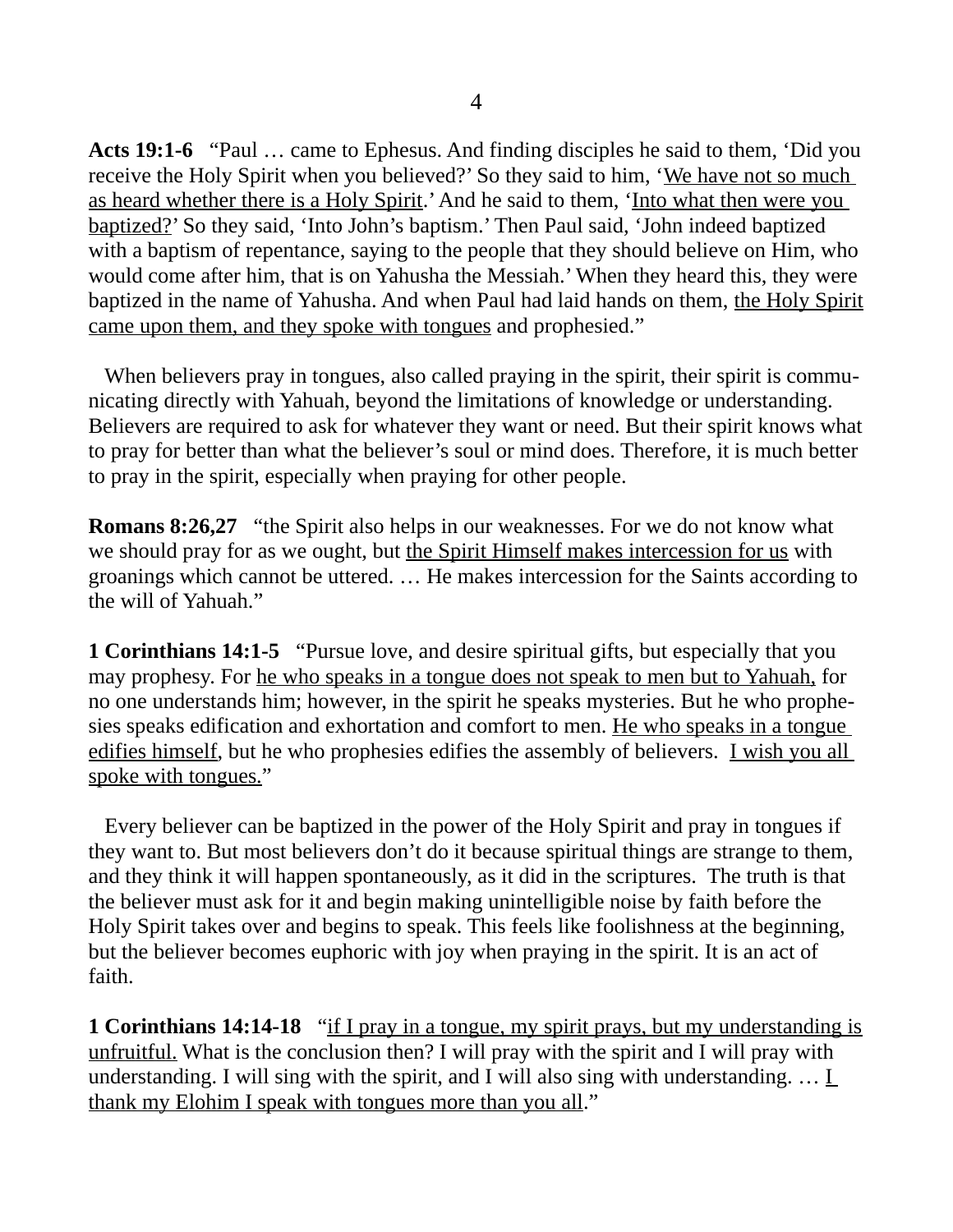Worshiping in spirit or praying in tongues is only for a believer's private prayer life, required of all believers. It is not related to the gift of praying in other human languages in public prayer services. The believer's spirit is communicating in the spirit to Yahuah in a language that cannot be understood by the human mind. It is necessary to obtain the power of the Holy Spirit on a daily basis. It also edifies the believer with love, peace, patience and joy.

 Believers who fail to be baptized in the power of the Holy Spirit and pray in tongues on a daily basis have a weak spirit unable to control their carnal soul. So they live their life focused in the physical world. In the spirit believers are magnified with understanding, wisdom, love, faith, patience, self-control, power to wage spiritual warfare and overcome tests and trials. These character traits are required to be chosen for leadership in the kingdom of heaven.

**Luke 11:13** "how much more will your heavenly Father give the Holy Spirit to those who ask Him!"

**Galatians 5:22,23** "the fruit of the Spirit is love, joy, peace, patience, kindness, goodness, faithfulness, gentleness, self-control. Against such there is no law."

**Galatians 6:6,7** "whatever a man sows, that he will also reap. For he who sows to his flesh will of the flesh reap corruption, but he who sows to the spirit will of the spirit reap everlasting life. And let us not grow weary while doing good, for in due season we shall reap if we do not lose heart."

**Jude 1:20,21** "you, beloved, building yourselves up on your most holy faith, praying in the Holy Spirit, keeping yourselves in the love of Yahuah, looking for the mercy of our Master Yahusha the Messiah unto eternal life.

**Romans 8:13,14** "For if you live according to the flesh you will die; but by the spirit you put to death the deeds of the body, you will live. For as many as are led by the Spirit of Yahuah, these are the sons of Yahuah."

 These verses are talking about works for the whole earthly life of the believer after they have received eternal spirit life. So they are not talking about losing eternal life, which is by faith alone. They are talking about obtaining or losing life of the carnal soul – life in the headquarters of heaven. Those who are sons of Yahuah are the heirs of the promise to be given authority over the earth as the bride of Yahusha. So it is necessary to pray in the spirit to be led by the Holy Spirit unto life in the kingdom.